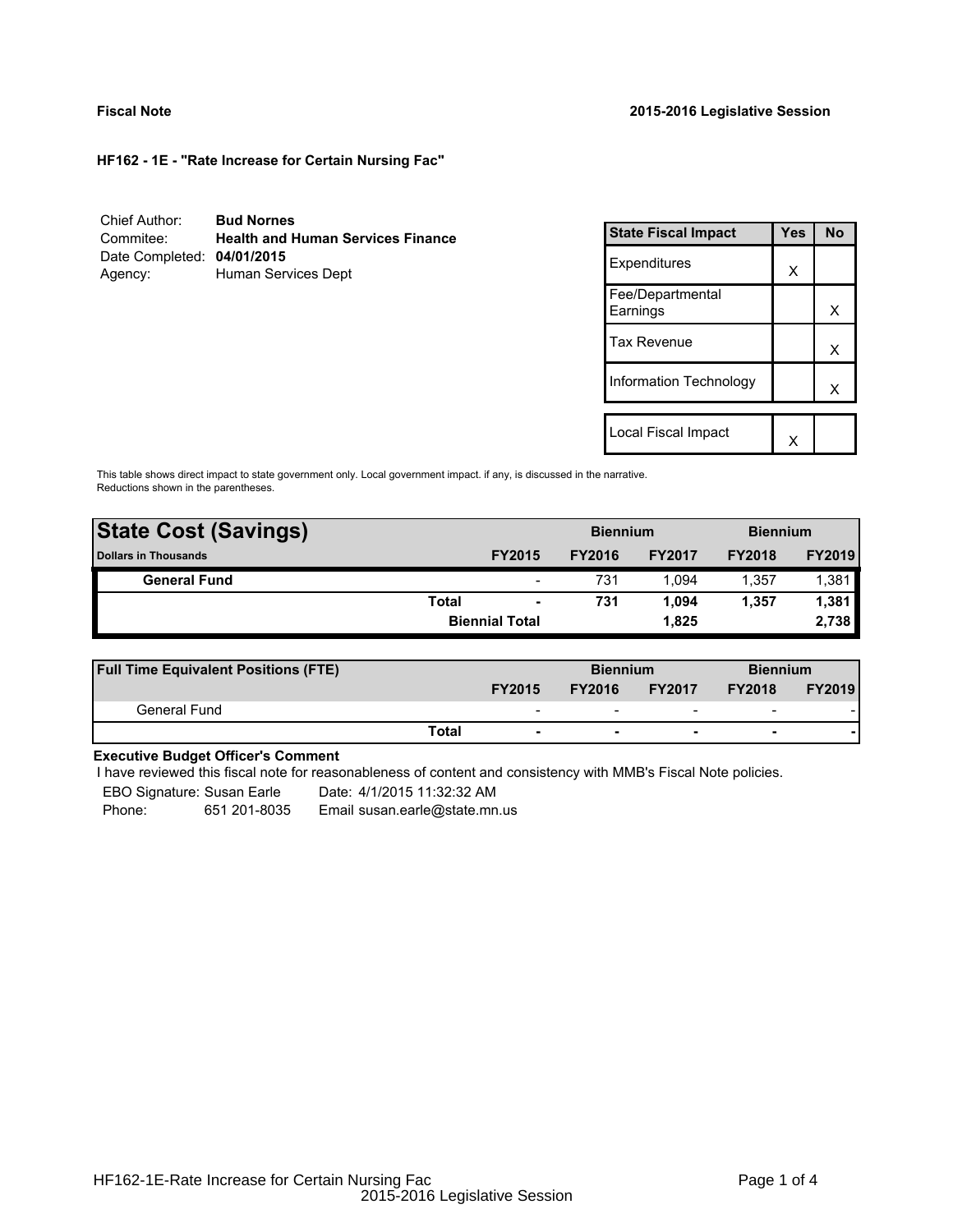## **State Cost (Savings) Calculation Details**

This table shows direct impact to state government only. Local government impact, if any, is discussed in the narrative. Reductions are shown in parentheses.

\*Transfers In/Out and Absorbed Costs are only displayed when reported.

| State Cost (Savings) = 1-2                        |              | <b>Biennium</b>       |               | <b>Biennium</b> |               |               |  |
|---------------------------------------------------|--------------|-----------------------|---------------|-----------------|---------------|---------------|--|
| <b>Dollars in Thousands</b>                       |              | <b>FY2015</b>         | <b>FY2016</b> | <b>FY2017</b>   | <b>FY2018</b> | <b>FY2019</b> |  |
| <b>General Fund</b>                               |              |                       | 731           | 1.094           | 1,357         | 1,381         |  |
|                                                   | <b>Total</b> |                       | 731           | 1,094           | 1,357         | 1,381         |  |
|                                                   |              | <b>Biennial Total</b> |               | 1,825           |               | 2,738         |  |
| 1 - Expenditures, Absorbed Costs*, Transfers Out* |              |                       |               |                 |               |               |  |
| <b>General Fund</b>                               |              |                       | 731           | 1.094           | 1,357         | 1,381         |  |
|                                                   | <b>Total</b> |                       | 731           | 1,094           | 1,357         | 1,381         |  |
|                                                   |              | <b>Biennial Total</b> |               | 1,825           |               | 2,738         |  |
| 2 - Revenues, Transfers In*                       |              |                       |               |                 |               |               |  |
| <b>General Fund</b>                               |              |                       |               |                 |               |               |  |
|                                                   | <b>Total</b> | ۰                     | ۰             |                 | ۰             |               |  |
|                                                   |              | <b>Biennial Total</b> |               |                 |               |               |  |

### **Bill Description**

This proposal is to give certain NFs in Nobles, Otter Tail, Pipestone and Rock counties an operating rate increase. The increase is proposed to be linked to the median operating rate of the case-mix rate with a weight of 1.0 (DDF) of all nursing facilities (NFs) in Peer Group 1. Additionally, facilities can receive an increase to the external fixed portion of the rates for the employer portion of employee pension costs up to amount allowed by Public Employees Retirement Association; 7.5% of salaries for 2015. This proposal was amended from the original bill to include two more facilities.

### **Assumptions**

This proposal can be implemented within the existing administrative resources of the Department.

The effective date of the rate adjustments in this bill is October 1, 2015.

Minnesota's first fiscal year related to this bill ends on June 30, 2016.

Payment for services lags the provision of services by one month.

The state share of costs/savings is determined by amounts paid by other governmental units:

- $_{\bullet}$  the base federal share is 50% of the total; a small amount of payments are eligible for higher federal rates;
- $_{\bullet}$  the county share is estimated to be 2.3% of the non-federal share;
- $_{\bullet}$  the state share is the total minus the federal share and the county share.

The COLA rate increase effective 10/1/2015 (MN Statute 256B.434, Subd. 19b) and the minimum wage rate increase (MN Statute 256B.441, Subd. 64) will not be repealed.

The number of Medicaid days will remain the same each year for each of these facilities through FY 2019.

Ten nursing facilities that will receive a rate increase if this bill becomes law.

### **Expenditure and/or Revenue Formula**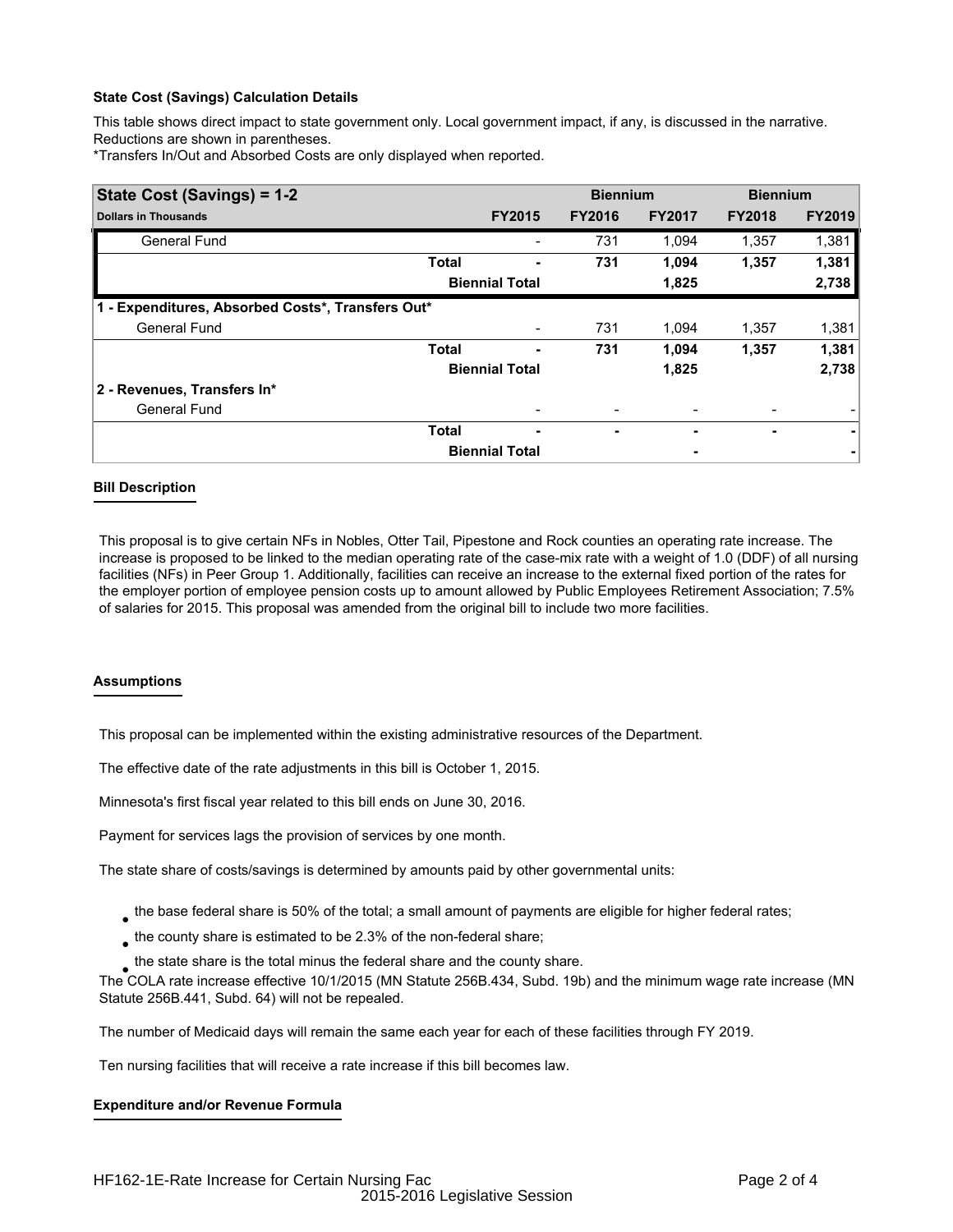The calculations are based on each facility's current operating rate and the Medicaid days on their 9/30/13 cost report. The median RUGS operating rate with a weight of 1.00 (DDF) for Peer Group 1 was multiplied by the current percentage of the DDF operating rate of each facility to establish an operating rate target for these facilities. The case-mix rates other than DDF are computed by multiplying the DDF target rate by the percentage of each facility's rates that are case-mix adjusted and the corresponding case-mix weight and then adding the non-case-mix portion of the target rate. The difference between the proposed and the current rate was multiplied by the Medicaid (MA) days (based upon the 9/30/13 cost reports) for each RUGS class to determine the MA cost. Amounts for each RUGS class were summed to determine the total estimated cost of this proposal.

For FY2016 and FY2017, pension costs reported on the 9/30/13 cost reports were used to calculate pension costs for this fiscal note. These cost reports did not include significant pension costs for facilities for FY 2016 and FY 2017. The cost reports are used as the basis for determining future rates for pensions. Facilities can receive an increase for the employer portion of the employee pension costs up the amount allowed by the Public Employees Retirement Association; 7.5% of salaries for 2015. For FY2018 and FY2019, the assumption is that facilities will increase to the maximum allowable for pensions reported on the 9/30/13 cost report. The pension amount in the current rate is determined by projecting historical data using 9/30/13 costs and is subtracted before determining the increased cost. One facility (Parkview Manor) does not include any additional expense for pension as they are required to pay PERA and therefore already receive the 7.5% of salaries fully reimbursed through external fixed rates.

| Total annual cost/(savings)         |             |                 | FY 2016                                  |    |        | FY 2017 |        | FY 2018 |        |                 | FY 2019  |
|-------------------------------------|-------------|-----------------|------------------------------------------|----|--------|---------|--------|---------|--------|-----------------|----------|
| Operating rate increases            |             | \$              | 2,262                                    | \$ |        | 2,262   | \$     | 2,852   |        | \$              | 2,852    |
| SFY payment delay                   |             |                 | 66.85%                                   |    |        |         |        |         |        |                 |          |
| Projected MA costs/(savings)        |             | \$              | 1,512                                    | \$ |        | 2,262   | \$     | 2,803   |        | $\overline{\$}$ | 2,852    |
| Federal share                       |             | \$              | 764                                      | \$ |        | 1,142   | \$     | 1,414   |        | $\overline{\$}$ | 1,439    |
| State budget                        |             | \$              | 731                                      | \$ |        | 1,094   | \$     | 1,357   |        | \$              | 1,381    |
| County share                        |             | \$              | 17                                       |    | \$     | 26      | \$     | 32      |        | \$              | 32       |
| MA Grants (state budget) BACT 33 LF |             | $\overline{\$}$ | 731                                      | \$ |        | 1,094   | \$     | 1,357   |        | \$              | 1,381    |
| <b>Administrative Costs</b>         |             | \$              |                                          |    | \$     |         | \$     |         |        | \$              | $\equiv$ |
| Total Costs/(Savings)               |             | $\mathbb{S}$    | 731                                      | \$ |        | 1,094   | \$     | 1,357   |        | \$              | 1,381    |
|                                     |             |                 |                                          |    |        |         |        |         |        |                 |          |
| Fiscal Tracking Summary (\$000s)    |             |                 |                                          |    |        |         |        |         |        |                 |          |
| Fund                                | <b>BACT</b> |                 | <b>Description</b>                       |    | FY2016 |         | FY2017 |         | FY2018 |                 | FY2019   |
| 100                                 | 33          |                 | <b>NF</b> operating<br>rate increases    |    |        | 731     | 1,094  |         | 1,357  |                 | 1,381    |
|                                     |             |                 |                                          |    |        |         |        |         |        |                 |          |
|                                     |             |                 |                                          |    |        |         |        |         |        |                 |          |
|                                     |             |                 |                                          |    |        |         |        |         |        |                 |          |
|                                     |             |                 | <b>Total Net</b><br><b>Fiscal Impact</b> |    |        | 731     | 1,094  |         | 1,357  |                 | 1,381    |

## **Dollars in Thousands (\$000s)**